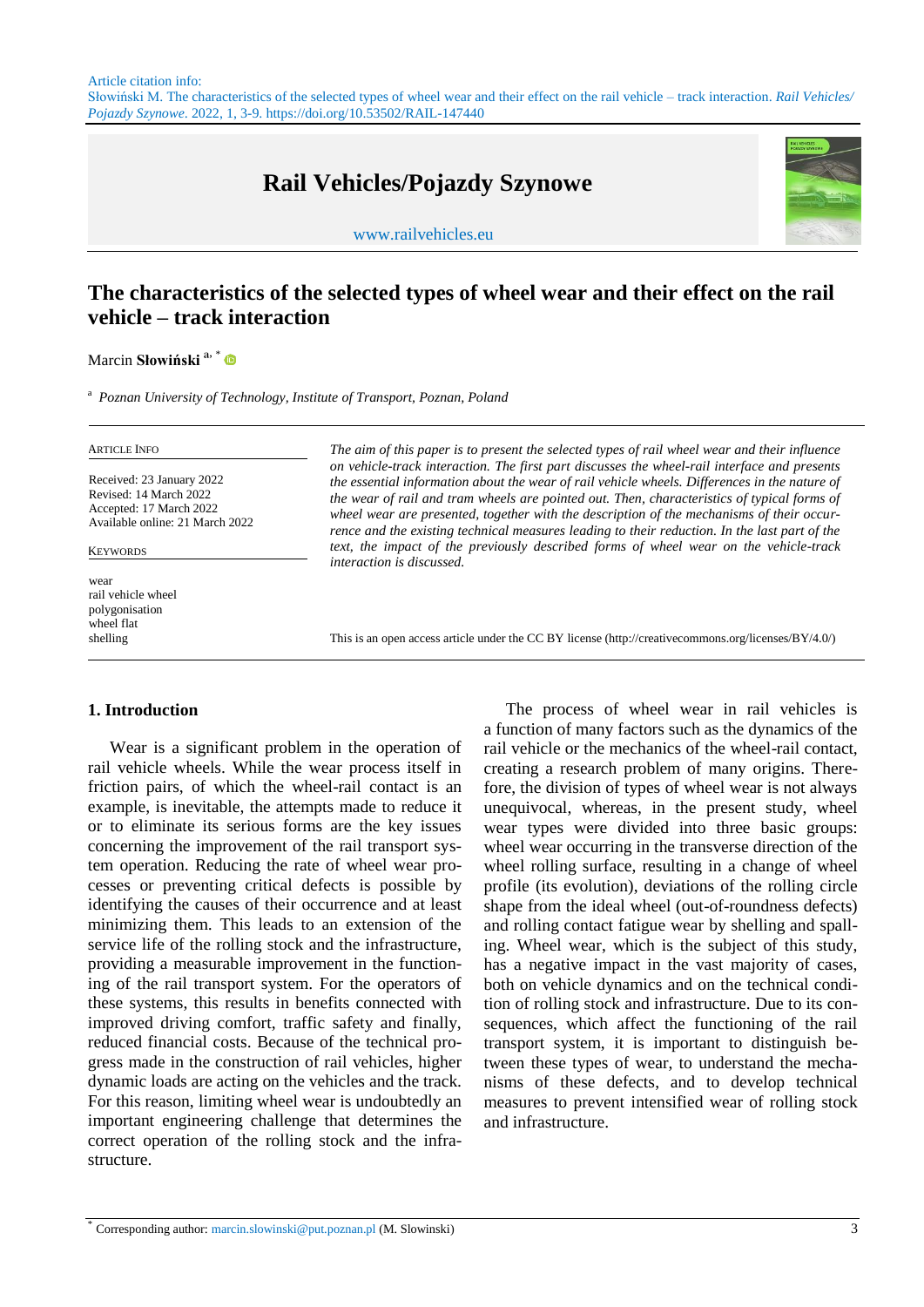#### **2. The wear of rail vehicle wheels**

The wheel-rail interface is an important area because it affects the dynamic behavior of the vehicle, the emission of sound, vibrations, and finally the wear. This means that the level of wheel wear both influences and is influenced by the phenomena occurring at the wheel-rail interface. Assuming that the radius of the wheel and the curvature of the rail head are constant at the point of contact, the contact patch has an elliptical shape and has an area not exceeding 1 cm<sup>2</sup> . For this reason, large values of the contact stresses occur at the wheel-rail interface, often as high as 1500 MPa.

Three main types of contact can occur between wheel and rail. Wheel-rail contact at a single point (area) provides relatively better vehicle dynamic characteristics than other types of contact, such as selfsteering ability and reduction of rolling resistance between wheel and rail. Due to the small contact area, high values of the contact stresses occur and create conditions for escalate wheel and rail wear. Multipoint contact (usually in the form of a two-point contact) takes place when apart from the nominal contact point, there are additional contact areas, e.g. between the flange root and the rail gauge corner, for instance in case of curving. Multipoint contact is undesirable because the contact points are located on non-identical rolling radii of the wheel, which causes different rolling speeds. This results in creepages, which intensify wheel and rail wear and lead to increased noise emission [10]. Conformal contact appears when the wheel or rail is worn so that their contact patch is spread over a large area due to the similarity of their geometries. It limits the wear of the wheel and rail, however, it worsens the dynamic properties of the vehicle, such as lowering the critical speed or increasing the frequency of hunting motion.

The characteristic of wheel-rail interaction create the conditions for wear mechanisms, of which three basic ones can be listed [2]:

- 1. Rolling Contact Fatigue  $(RCF)$  this type of wear mechanism can be characterized as fatigue wear caused by cyclic contact stresses of variable values at the wheel-rail interface. It can occur on or underneath the wheel running surface and has the character of spalling or shelling wear [7].
- 2. Adhesive wear  $-$  it is related to the roughness of the wheel and the rail. The roughness vertices of the wheel and rail surfaces stick together and, due to the relative velocity, they are plastically deformed or sheared.
- 3. Abrasive wear  $-$  it is caused by a third party between the wheel and the rail or by the wheel and rail surfaces rubbing against each other resulting

in subsequent localized material loss. In the wheel-rail system, abrasive wear is very often created by grains of sand used to increase friction between the wheel and the rail (distributed by sandbox) and metallic wear products which are emitted from the brake system.

There are also fundamental differences between wheel wear of tram vehicles and wheel wear of rail vehicles. The most important of them are those which are the outcome of the differences in the construction of those vehicles. The narrower flange width of tram wheels causes more frequent contact with the side of the rail head, whereas the smaller diameter of the wheel results in a smaller contact area and thus higher stress in that area. It also affects in an increased number of rolling cycles. In addition, the presence of small radius curves in tram tracks (the minimum radius of a curve in the tram network is 18 m) gives a rise in a more intense and more frequent generation of creepages between the tram wheel and the rail.

#### **3. The evolution of the wheel profile**

As a result of wheel-rail contact accompanied by normal or tangential forces, abrasive and adhesive wear of the wheel profile and the rail occur. For this reason, the original (nominal) contour of the wheel rolling profile is lost. A comparison of the nominal and worn PST profiles is presented in Fig. 1.



Fig. 1. The comparison of nominal and worn PST wheel profiles

The most important and the most frequent changes in the wheel profile are those related to the flange, namely reduction of its inclination, as well as changes in the width and geometry of the flange root. Additionally, the height of the flange increases as an outcome of the wear of the rolling surface [1]. In tram vehicles, a decrease in the flange width of leading wheelsets is observed, whereas in the case of trailing wheelsets its increase is a frequent phenomenon because of the smaller values of acting forces. Another important phenomenon that originated from the evolution of the wheel profile is hollow wear, which is caused by uneven material wear in the central area of the rolling surface [9]. This gives rise to the increase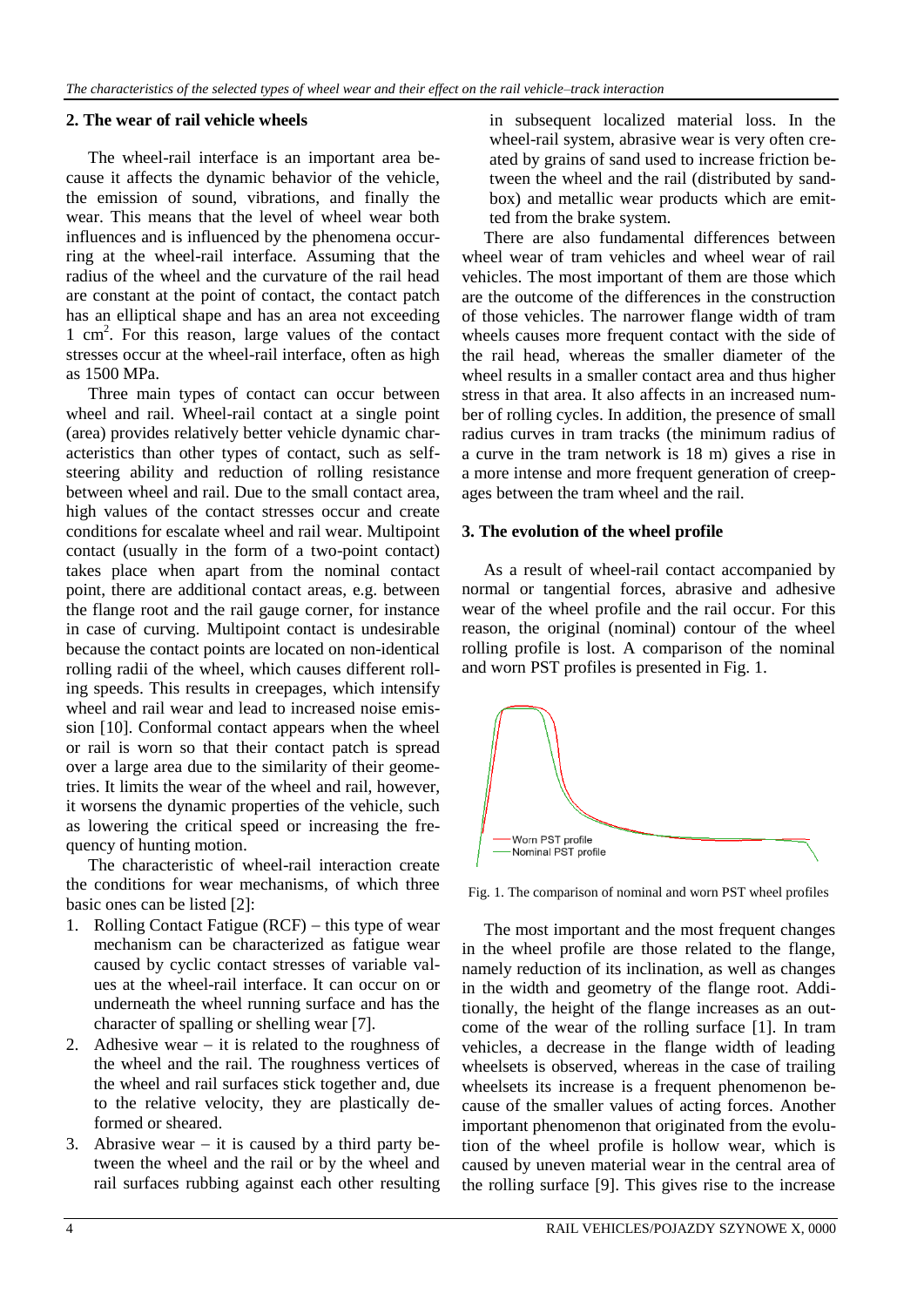of the value of the equivalent conicity, which describes the ratio of the difference of the inner and outer wheel radii related to the lateral displacement of the wheelset. As the wheel wears (and thus its conformality increases), the value of this parameter rises due to non-uniform wheel wear, resulting in a difference in length of the rolling radii on the inner and outer wheels.

The change in the shape of the rolling profile is inevitable, but there are technical measures to minimize it. The most important is to ensure that the shape of the rolling profile is optimal with regard to the intensity of wear, so as to eliminate as far as possible creepages or to reduce impact loads and the values of the contact stresses at the wheel-rail interface. Another technical measure is the flange or rail lubrication, which is used for counteracting abrasive and adhesive wear. Rail or wheel lubrication is very often used on tight curves to reduce creepages intensity (and consequently squealing noise). A routine method of restoring the original rolling contour of a wheel is reprofiling, which is applied at specified intervals. The amount of reprofiling is limited by the material range allocated for it. For example, the nominal wheel diameter of the Tramino S105p tram is 610 mm and the minimum is 520 mm.

#### **4. OOR defects**

#### **4.1. Polygonisation**

Polygonisation of wheels is manifested by deviations of radius length occurring on the circumference of the wheel, which can be described as the loss of round shape by the wheel and its transformation into a polygon. This form of wear is seen in every segment of rail vehicles and, of all the OOR-type defects, it is considered to be the one that most adversely affects vehicle-track interaction [8, 12]. Figure 2 shows typical forms of polygonisation  $-$  eccentricity, ovality, and trigonality. Under operational conditions, several different forms of polygonisation may coexist [6].



Fig. 2. The typical forms of polygonisation

The effect of wheel polygonisation is the induction of impact loads at the wheel-rail interface, which has a negative effect on the dynamics of the rail vehicle and

increases the wear of vehicle and track components. Although the mechanisms of polygonisation are very complex and depend on many variables, based on the information presented in the literature, the following causes of polygonisation can be listed [8, 12]:

- impact loads on the wheelset (unsprung mass),
- resonant frequencies acting on the wheel, which may originate e.g. from track or vehicle excitations,
- stick-slip phenomena between wheel and rail,
- $-$  the elasticity of the wheelset and track,
- $-$  the action of pad brakes,
- wheel flats,
- dimensional and shape inaccuracies of the support rollers of the lathe,
- stress formation during reprofiling of a wheel by a rotary lathe,
- instability of the wheelset.

As a way of preventing polygonisation, more frequent wheel reprofiling is suggested, which would remove non-heterogenic microstructure from the surface and thus inhibit the initiation of this type of wear. Another method to reduce this type of wear is to minimise the unsprung mass of the wheelset. This is achieved by reducing the mass of the axle, e.g. by hollowing it out, while disc shapes optimised for this purpose are used to reduce the mass of the wheel. Another way to reduce polygonisation can be to check the dimensional and shape accuracy of the support rollers of sub-track lathes more frequently [11].

#### **4.2. Wheel flat**

According to [15], a wheel flat can be defined as a local abrasion occurring on the wheel rolling surface, causing the loss of its original contour (Fig. 3). Wheel flat occurs as a result of sliding between the wheel and the rail, which is most often generated by wheel locking during braking due to poor technical conditions of the brake or improperly selected braking force. Other factors that contribute to wheel-rail slip are third-party bodies between the wheel and the rail (e.g. leaves, snow) or contamination of the rail surface. Fig. 4 shows a wheel flat on the wheel running surface.



Fig. 3. Wheel flat [16]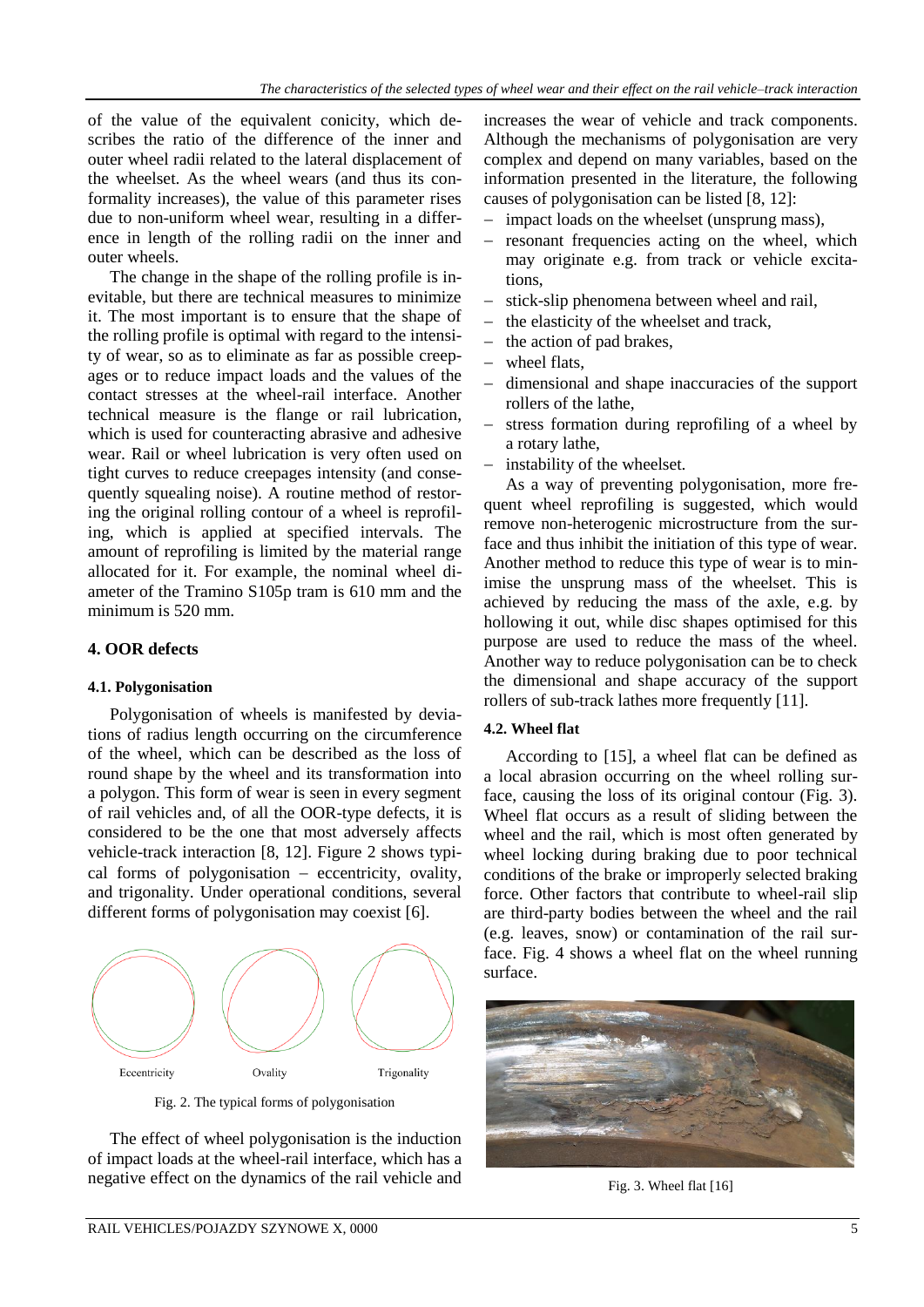The formation of the wheel flat is related to abrasive wear and a martensitic transformation of the wheel rolling surface material. In this case, the mechanism of the wheel flat formation can be described in the following points [6]:

- 1. The occurrence of full slip between the wheel and the rail which is caused by an inappropriate braking process.
- 2. Local temperature rise at the wheel-rail interface because of the frictional energy dissipation.
- 3. Rapid cooling of the wheel running surface due to rotation of the wheel and conduction of heat into the wheel.
- 4. Generation of residual stresses and the formation of brittle and hard martensite on the wheel running surface.
- 5. Development of a flat spot as a consequence of cyclic contact stresses leading to abrasion of the martensitic layer.

After the formation of the martensitic layer and the resulting wheel flat, stresses due to rolling loads build up deep into the material. It is reported that, in an extreme case, a wheel flat  $40-60$  mm long and 1 mm deep can evolve into an area up to 500 mm long and 5 mm deep [6].

Avoiding sudden braking, removing the martensitic layer from the rolling surface or regular detection of wheel impact loads are proposed as effective ways to prevent the initiation of wheel flat. It is worth noting that due to the specific nature of tram lines, frequent and often sudden braking takes place. On this account, tram vehicle wheels are strongly exposed to the formation of wheel flat [9]. Importantly, the contact of the brake pad with the wheel rolling surface, as in the case of a pad brake, reduces the formation of the wheel flat by cyclic abrasion of the surface layer of the rolling surface. As a result, the wheel regains its round shape.

#### **4.3. Scaled wheels**

The scaled wheels phenomenon can be defined as sticking of the fragments of material to the wheel rolling surface. The first mechanism of its formation mentioned in the literature is related to sliding between the wheel and the rail, due to the complete wheel blocking during sudden braking [4]. In such a case, by the increase in the wheel temperature, the material becomes more plastic and is detached from one region of the rolling surface. After that, it sticks to another fragment of this surface. The result is an area with adhered material (Fig. 4).

Usually, during the scaled wheels formation, the plasticised wheel material is mixed with contaminants from the track or the brake system. The mechanism involves both a wheel flat and a scaled wheel genera $tion$  – respectively a wheel flat is formed on the wheel, which releases material to the rail, and a scaled wheel is formed on the wheel, to which the material adheres.



Fig. 4. Scaled wheels [17]

The second mechanism of scaled wheels creation is connected with wheels that interact with pad brakes [6]. The essence of this type of wear is the loss of the original wheel outline due to metal filings from the brake system pressing into the material of the rolling surface. During braking, when a brake pad contacts with the tread, hot spots occur. Their plasticity leads to the sticking of small particles coming out of brake pads.

Important ways to prevent this type of wear are to avoid sudden wheel-rail slippage by, among other things, suitable braking processes and to limit the formation of material particles which are emitted from the braking system. It can be achieved by replacing classic cast-iron brake pads with composite brake pads [6].

### **5. RCF wear**

### **5.1. Shelling**

Wheel wear by shelling is manifested by the loss of a piece of material of the wheel tread [3]. Two basic types of this form of wear can be distinguished, which differ in the formation mechanism  $-$  shelling caused by fatigue of the rolling surface material and shelling generated by a slip between the wheel and the rail [14]. This type of wear is illustrated in Fig. 5.



Fig. 5. Shelling wear [18]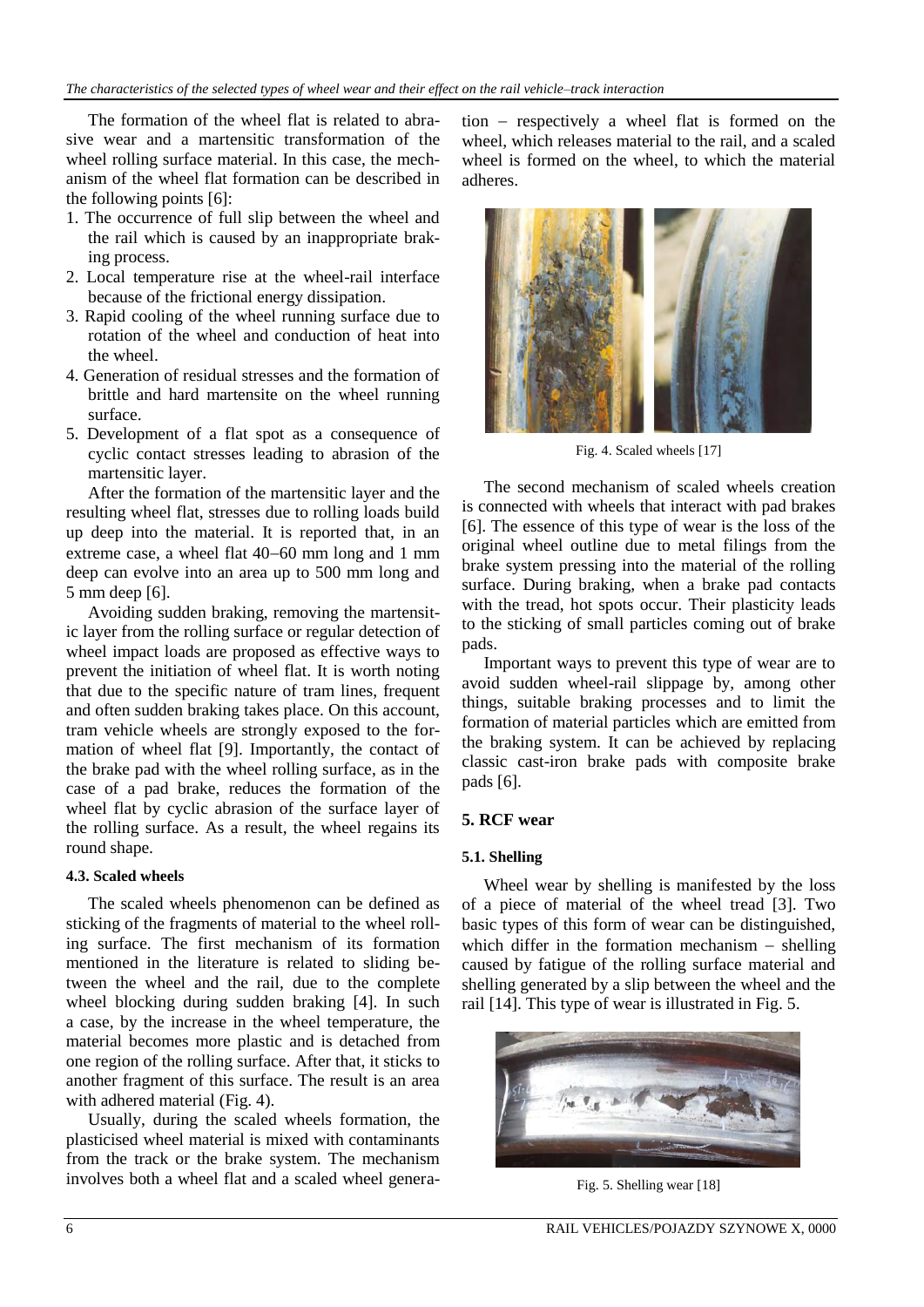Shelling, caused by material fatigue, occurs as an outcome of plastic deformation originated from the cyclic contact stresses at the wheel-rail contact. When the yield point of the material is exceeded, fatigue cracks appear. Because of the continuous contact stresses, the cracks grow and merge with each other, resulting in either a cumulative crack or shelling of the wheel rolling surface material [5, 14].

Shelling originated from wheel sliding, unlike spalling wear, is generated by heating the entire surface layer of the wheel rolling surface above 300°C for an extended period of time. Due to the prolonged thermal effect, the surface layer of the tread is weakened and more susceptible to thermal cracks. The presence of contaminants such as sand or water between the wheel and the rail can promote the propagation of cracks deep into the cross-section of the surface layer [7].

In order to limit shelling wear, it is proposed to exploit conformal wheel and rail profiles, more frequent reprofiling, or to use steel with fewer impurities as a wheel construction material [3].

## **5.2. Spalling**

The essence of spalling wear is the loss of material particles from the component. Spalling wear on the wheel rolling surface is shown in Fig. 6. The specific feature of spalling wear and the main difference from shelling wear is the martensitic transformation, which occurs on the wheel rolling surface [13]. In the case of rail vehicle wheels, the mechanism of spalling wear formation can be presented in the following two stages:

- 1. A local temperature rise in the surface layer of the wheel rolling surface due to the dissipation of frictional energy and, as a consequence, the formation of martensite.
- 2. Spalling of shallow martensite scales as an outcome of cyclic contact of the rolling wheel with the rail.



Fig. 6. Spalling wear [19]

It is pointed out that the spalling phenomenon, especially in the case of tram vehicle wheels, does not lead to abrupt wear of wheel rolling surfaces due to its surface character, because as a result of the frequent wheelset reprofiling, it is possible to inhibit this type of wear [7]. Apart from reprofiling, a way to eliminate the spalling phenomenon is to control the technical condition of the brake in order to prevent wheel blocking during braking [3].

#### **6. The influence of wheel wear on vehicle-track interaction**

The wheel-rail interface is an area in which occur phenomena that determine the exploitation of the vehicle and the infrastructure. For this reason, any form of wheel or rail wear will cause a change in the nature of the interaction between those two elements. This change may not always be negative, for example, the wheel-rail conformation, because, unlike single point contact, the contact stresses between wheel and rail have lower values. However, in most cases, wheel wear has a negative effect on both the vehicle and the infrastructure. Table 1 summarises the types of wheel wear and their impact on the track and the vehicle.

Of the consequences of wheel wear listed in Table 1, three basic changes in the interaction between vehicle and track can be singled out:

- 1. Impact loads at the wheel-rail interface  $-$  a common feature of wheel defects concerning the loss of round shape is the generation of forced periodic vertical vibrations at the wheel-rail interface. In particular, polygonisation of the wheels results in an increased level of vibration emission, both negatively affecting the passengers or loads and also spreading to the environment, e.g. the ground.
- 2. Increased noise emission  $-$  wear and defects in the wheels increase the rolling noise. Rough surfaces and their contact cause oscillations in the vertical direction of the wheel and the resulting noise. Impact noise is a special case of rolling noise, which is not only emitted during normal operation, e.g. when running over rail joints, but also as an outcome of defects in the OOR wheels.
- 3. Change in vehicle dynamic behavior the evolution of the wheel rolling profile, e.g. as a result of hollow wear or change in flange root geometry, causes a deterioration of the vehicle dynamic behavior and consequently in an increased level of loads acting on the rails, mainly in the direction transverse to the track axis. An increase in the hunting motion frequency, caused by wear on the wheel rolling surface, leads to longitudinal track irregularities. OOR defects also worsen the dynamic of the vehicle in the track due to the loss of wheel conicity and also increase the susceptibility to derailment through wheel underload. Positive changes in the dynamic behavior of the vehicle are contributed to by, for instance, a reduction in flange width, which reduces the susceptibility to the de-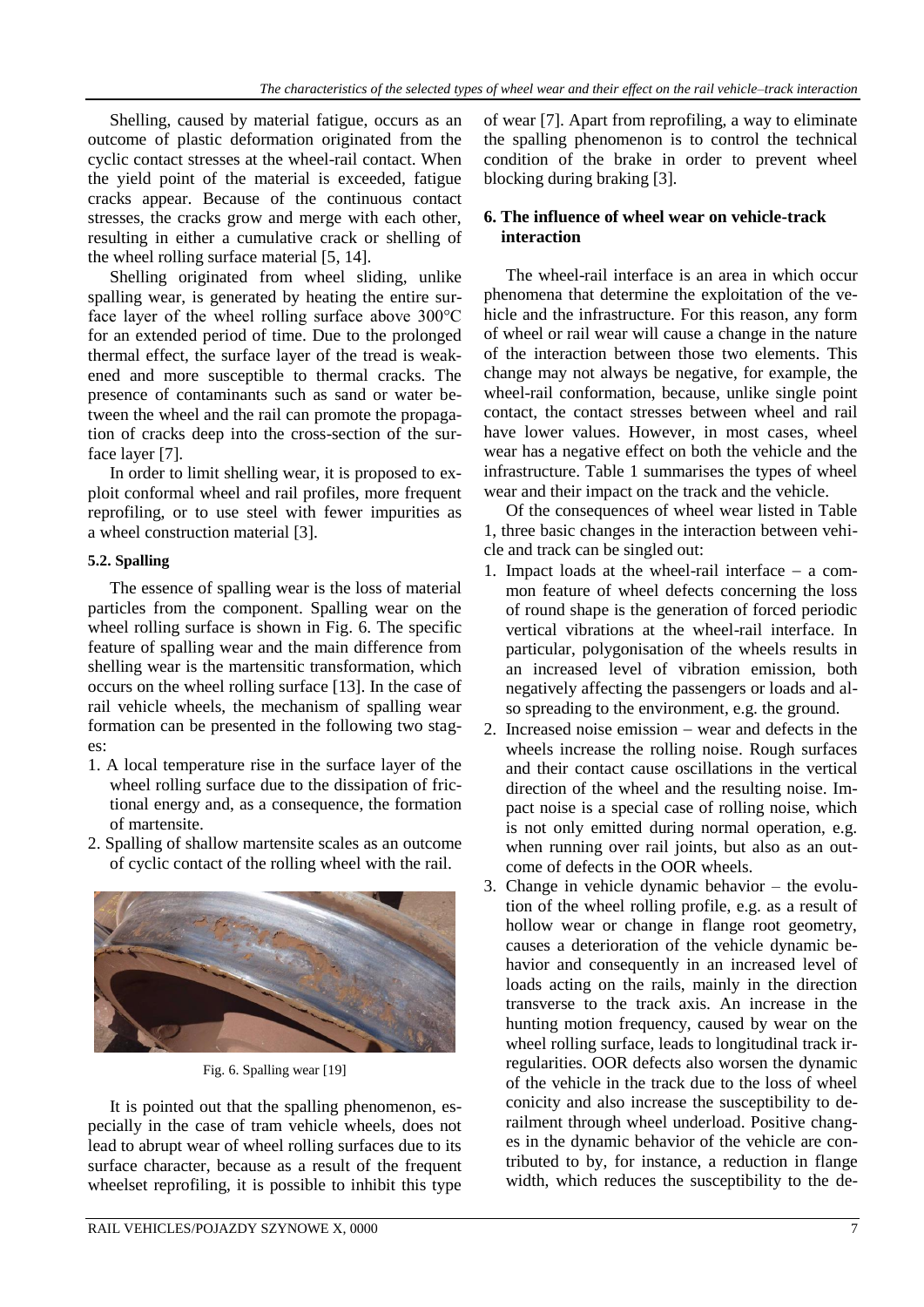| Wear type                               |                                                   | Impact on the track                                                                                         | Impact on the vehicle                                                                                                                                                     |  |  |  |
|-----------------------------------------|---------------------------------------------------|-------------------------------------------------------------------------------------------------------------|---------------------------------------------------------------------------------------------------------------------------------------------------------------------------|--|--|--|
| The<br>evolution<br>of wheel<br>profile | Reduction of the<br>inclination of the<br>flange  | Contact of the flange with the side of the rail<br>head, increased impact loads                             | Increased susceptibility to derailment                                                                                                                                    |  |  |  |
|                                         | Reduction of the<br>width of the<br>flange        | Increase in contact stresses values between<br>flange tip and the groove of the crossing (tram<br>vehicles) | Increase of the lateral displacement of the wheelset, reduced<br>susceptibility to derailment                                                                             |  |  |  |
|                                         | Change of the<br>geometry of the<br>flange root   | Increased impact loads, multipoint contact with<br>the wheel                                                | Increase of the displacement lateral displacement of the<br>wheelset, reduced susceptibility to derailment                                                                |  |  |  |
|                                         | The increase of<br>equivalent conici-<br>ty value | Increase in impact loads                                                                                    | Reducing the critical speed, increase in the frequency of the<br>hunting motion                                                                                           |  |  |  |
| <b>OOR</b><br>defects                   | Polygonisation                                    | Increased risk of rail and sleeper fracture, crea-                                                          | Deterioration of dynamic vehicle behaviour, intensified load-                                                                                                             |  |  |  |
|                                         | Wheel flat                                        | tion of vibrations in the track, increased rail<br>roughness                                                | ing of wheelset axles and bearings, fatigue wear of wheels,<br>bending of wheelset axles, emission of rolling and impact<br>noise, increased susceptibility to derailment |  |  |  |
|                                         | Scaled wheels                                     |                                                                                                             |                                                                                                                                                                           |  |  |  |
| <b>RCF</b> wear                         | Shelling                                          | Dynamic overloading which can lead to fracture,<br>increase in rail roughness                               | Vibration reducing driving comfort, the possibility of wheel<br>breakage                                                                                                  |  |  |  |
|                                         | Spalling                                          | Increase in rail roughness                                                                                  | Vibration reducing driving comfort                                                                                                                                        |  |  |  |

|  |  | Table 1. Types of wheel wear and their effect on the track and the vehicle |  |  |  |  |
|--|--|----------------------------------------------------------------------------|--|--|--|--|
|  |  |                                                                            |  |  |  |  |

derailment, or an increase in wheel-rail conformation, which results in a reduction in the contact stress acting at the wheel-rail interface.

#### **7. Summary**

In the article, the characteristics of typical forms of wheel wear and their influence on the interaction between the vehicle and the track were presented. When analysing the origins of the forms of wear of railway vehicle wheels, one can notice a certain relation that the vast majority of defects are caused by the creepages between the wheel and the rail, both those resulting from the processes of braking and kinematic guidance in the track. It confirms the theoretical assumption that, in order to ensure the best

possible interaction between the vehicle and the track, the contact between the wheel and the rail should be as rolling as possible. This implies the need for design solutions in the construction of rolling stock that minimize the occurrence of creepages, such as new, optimised rolling profiles or springing characteristics, which enable passing tight curves in positions as close to radial as possible. When considering the design challenges from the infrastructure side to minimise wheel wear, for instance, rail lubrication is suggested. Preventive measures for RCF wear could be more frequent wheel reprofiling, while OOR defects could be limited by reducing impact loads at the wheel-rail contact.

An important conclusion is that wheel and rail wear is strongly related to the nature of the wheel-rail interaction. The wear of this friction pair both determines the quality of wheel-rail contact and is strongly dependent on it. In addition, it should be noted that different forms of wear are dependent on each other wheel flat may cause polygonisation, while the mechanism of wheel flat generation may be related to scaled wheels formation. An important observation is that not all forms of wheel wear have a negative impact on the vehicle and the track. For example, the evolution of the wheel profile, which manifests itself, among other things, in the reduction of the flange width, reduces the susceptibility to vehicle derailment, while the conformality of the wheel and the rail decreases the contact stresses values at the interface between these two elements.

#### **Nomenclature**

OOR out-of-roundeness RCF rolling contact fatigue

#### **Bibliography**

- [1] Andersson E., Berg M., Stichel S. Rail vehicle dynamics. *Railway Group KTH*. Stockholm 2014.
- [2] Braghin F., Bruni S., Lewis R. Railway wheel wear. *Wheel-Rail Interface Handbook*. Woodhead Publishing 2009.
- [3] Kwaśnikowski J., Małdziński L., Borowski J. et al. Analiza przyczyn przyspieszonego zużycia powierzchni tocznych kół autobusu szynowego SA 108 (215M). *Pojazdy Szynowe*. 2007, 2, 1-13. https://doi.org/10.53502/RAIL-139844